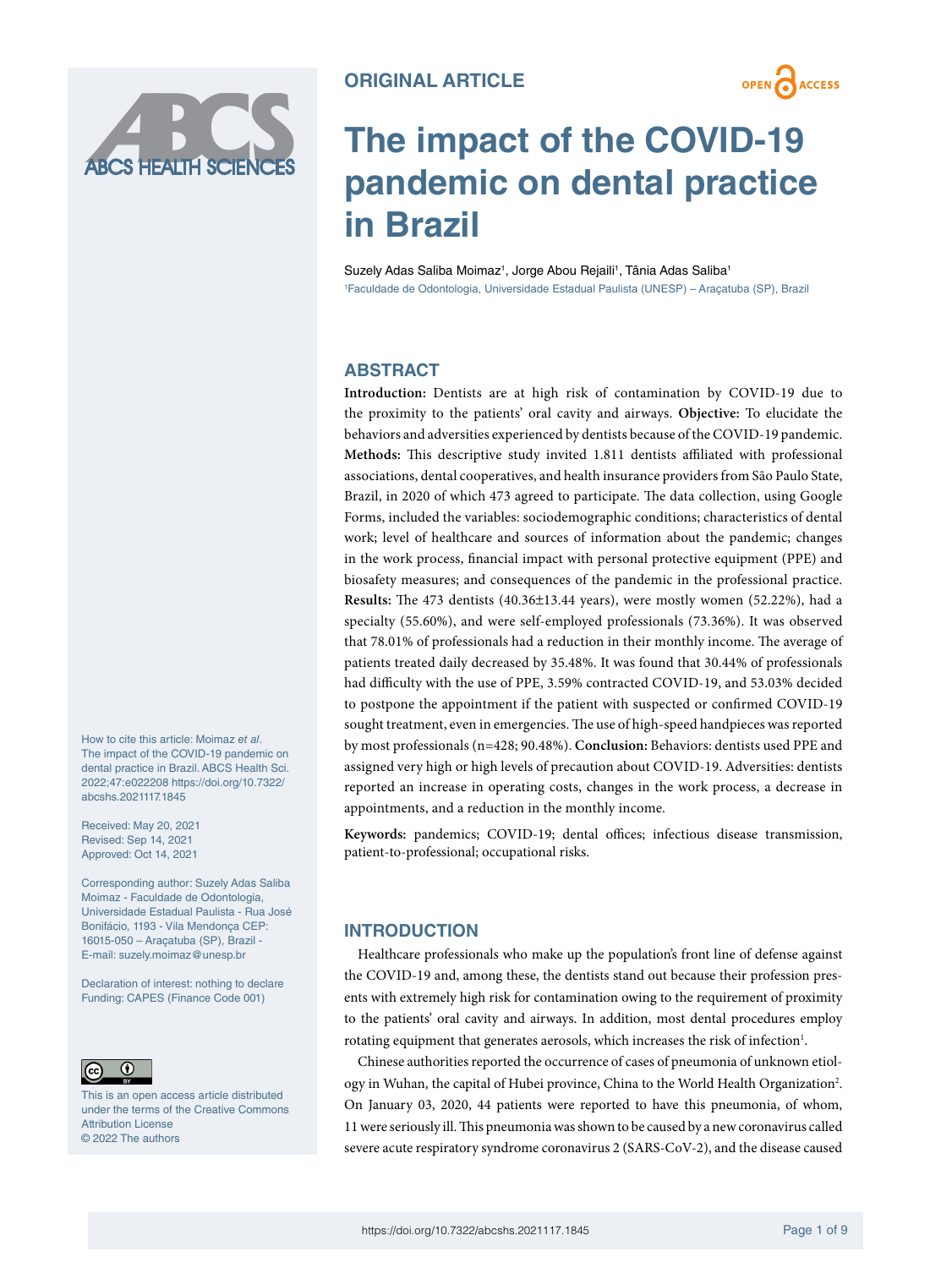by this virus was called coronavirus disease 2019 (COVID-19)<sup>2,3</sup>. The severe outbreak of this disease that quickly spread throughout the world surprised the health systems of all countries and most, if not all, were caught off guard without adequate defense mechanisms to deal with and control such a pandemic<sup>3,4</sup>. The "new disease", called COVID-19, is the third outbreak of a disease caused by coronaviruses, following severe acute respiratory syndrome (SARS) and the Middle East respiratory syndrome (MERS), in the last twenty years<sup>5</sup>.

The epidemiological burden of COVID-19 is constantly evolving, with the number of infected people, hospitalizations, and deaths growing almost exponentially<sup>6</sup>. World Health Organization data indicate that, globally, as of August 31, 2021, there were 216.867.420 confirmed cases of COVID-19, including 4.507.837 deaths<sup>7</sup>. In Brazil, on that same date, there were 20.741.815 confirmed cases of the disease and 579.308 deaths, with 4.262.684 confirmed cases and 145.836 deaths occurring in the State of São Paulo<sup>7,8</sup>.

The transmission of SARS-CoV-2 from human to human occurs through respiratory droplets, which are generated especially when an infected individual, even if asymptomatic, coughs or sneezes. In this context, the maintenance of adequate interpersonal distance and the use of protective masks in symptomatic and asymptomatic individuals are considered effective measures to prevent droplets from spreading from an infected individual to a healthy person°.

It is known that infection prevention and control measures must be implemented by professionals working in health services to prevent or reduce the transmission of microorganisms during health care as much as possible<sup>10</sup>. Currently, the most effective approach to preventing COVID-19 is by controlling the source of infection with the use of preventive measures to reduce the risk of transmission, as well as facilitate early diagnosis, isolation, and care of the affected patients<sup>1</sup>.

Taking into consideration the severity of the epidemiological, political, social, and economic situations arising from the COVID-19 pandemic, the need to implement measures that guarantee the safe professional practice of dentistry, and the ignorance of the difficulties experienced by dentists during the pandemic, the real impact of COVID-19 on the field of dentistry must be unraveled. Guidelines for dental care during the COVID-19 pandemic were prepared by the Brazilian Ministry of Health in partnership with the National Health Surveillance Agency, the Federal Council of Dentistry, and collaborating researchers<sup>11</sup>. However, although these guidelines have been based on international recommendations of the American Dental Association, Center for Disease Control and Prevention, National Health Service, it is necessary to investigate the behavior and difficulties faced by professionals concerning the adoption of these practices.

Therefore, the objective of the present study was to elucidate the behaviors of dentists and difficulties experienced by them owing to the COVID-19 pandemic.

## **METHODS**

The study protocol complied with the principles of the Declaration of Helsinki and Resolution 466/2012 of the Brazilian National Health Council. This study was approved by the Ethics Committee of São Paulo State University, School of Dentistry, Araçatuba, São Paulo, Brazil (CAAE: 36351720.3.0000.5420) whose opinion number is 4.425.185.

This was a cross-sectional, descriptive, survey-based study conducted among dental surgeons, from July 2020 to November 2020.

The survey involved 1,811 dentists having affiliations to professional associations, dental cooperatives, and agreements in municipalities of São Paulo, Brazil. A list of dental surgeons who registered at the referred institutions was obtained. A list of dental surgeons who registered at the referred institutions was obtained through contacts made by e-mail, letters, and phone calls to the managers of those institutions. All professionals who were no longer exercising their profession in 2020 because of retirement or temporary leave were excluded. A sample size calculation was carried out for a descriptive study, considering a population of 1,811 dentists registered in these institutions, assuming an unknown result and adopting a confidence level of 95% and a maximum acceptable error margin of 5%, resulting in a minimum sample size of 317 participants. All dentists from the institutions were invited to participate in the study and the final analyses included 473 participants who consented to participate in the study.

A pilot study involving 20 professionals from a municipality of the State of São Paulo, Brazil, who were not included in the study final sample was conducted, wherein a script was used with open questions to verify possible answers and adjust the items of the data collection instrument, as well as to evaluate procedures related to the online collection and data analyses. There was no need for adjustments to the collection instrument. The data collection instrument was developed by professors and researchers, specialists in the field of public health in dentistry and occupational risk, from a public university of the State of São Paulo, Brazil, especially for this study.

The questionnaire, designed to investigate the behaviors and adversities experienced by dentists due to the COVID-19 pandemic, evaluated the following variables: sociodemographic conditions (gender, age, and monthly income from dental practice); characteristics of dental work (time working as a dentist, type of activity, and type of work); level of attention and sources of information about the pandemic; changes in the work process during the pandemic (duration for which the clinic stayed closed , average number of patients treated daily, and number of employees working in your clinic) financial impact with personal protective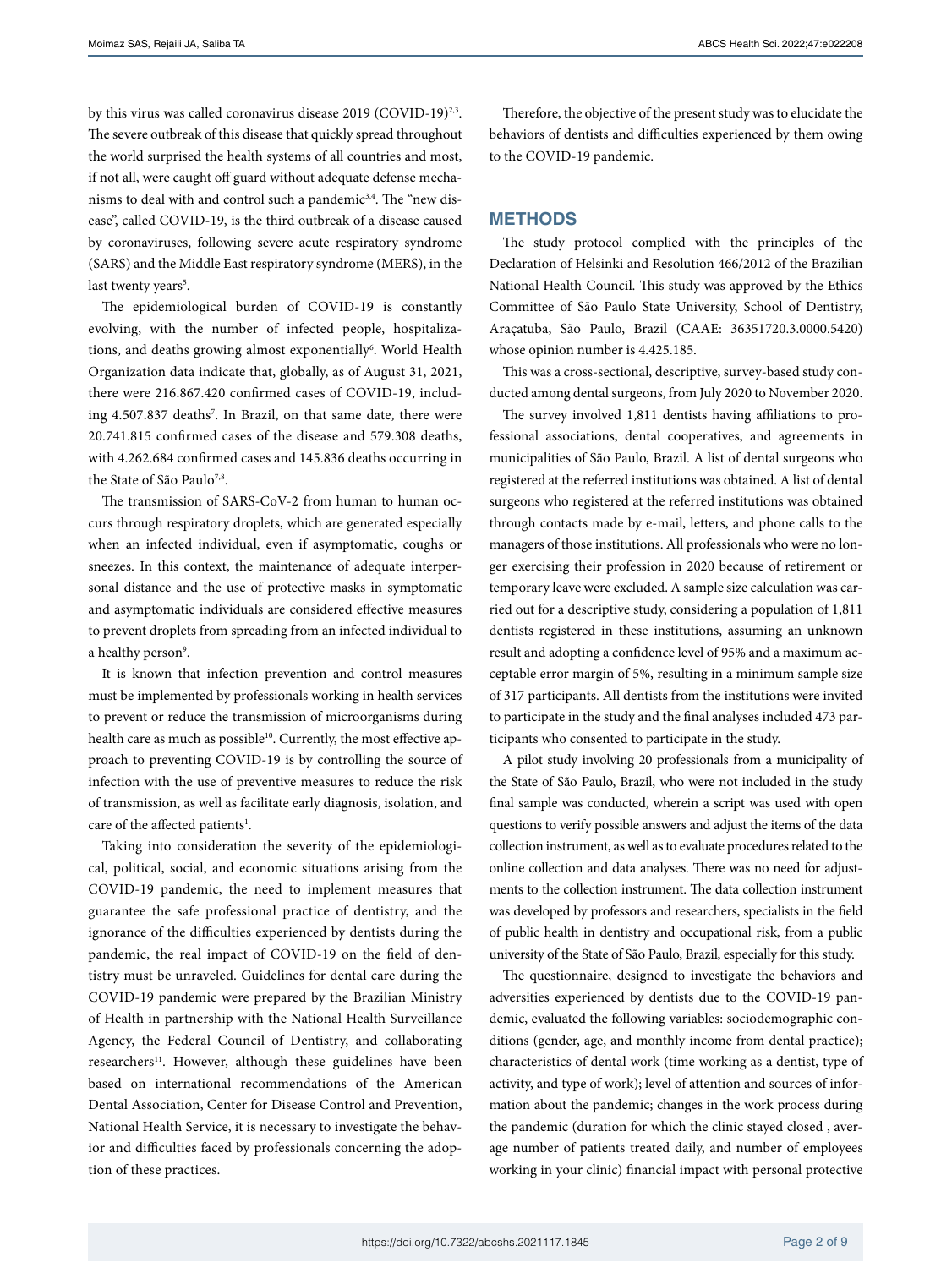equipment and biosafety measures (personal protective equipment used during care, difficulty regarding the use of personal protective equipment, and methods and products used for disinfection in the clinic); and consequences of the pandemic in professional practice (decrease in monthly income, reduction in the workload of employees, increase in fees charged for clinical procedures, contact with someone who tested positive for COVID-19, infection for COVID-19, postponement of the treatments, and changes in materials and work environment). The questionnaire was administered using Google Forms. Each professional received the link by email or through messaging via social networks and was invited to participate in the research. The link provided access to the questionnaire as well as an explanation of the research objectives and an informed consent form. The data were analyzed by the researchers using descriptive statistics techniques and the results were expressed in tables. Data processing and analysis were performed using the EpiInfo software version 7.2.2.

# **RESULTS**

As shown in Table 1, among the 473 respondents, most were women (52.22%); were between 21 and 39 years of age (53.28%;

**Table 1:** Stratification of dental surgeons according to their sociodemographic conditions, characteristics of dental work, and changes in the work process during the COVID-19 pandemic. São Paulo, Brazil, 2020

| <b>Variables</b>          | n              | %      |  |
|---------------------------|----------------|--------|--|
| Gender                    |                |        |  |
| Female                    | 247            | 52.22  |  |
| Male                      | 226            | 47.78  |  |
| Total                     | 473            | 100.00 |  |
| Age (years)               |                |        |  |
| $21 - 29$                 | 146            | 30.87  |  |
| $30 - 39$                 | 106            | 22.41  |  |
| $40 - 49$                 | 78             | 16.49  |  |
| $50 - 59$                 | 84             | 17.76  |  |
| $60 - 71$                 | 59             | 12.47  |  |
| Total                     | 473            | 100.00 |  |
| Time working as a dentist |                |        |  |
| Up to one year            | 33             | 6.98   |  |
| $1-5$ years               | 123            | 26.00  |  |
| $6-10$ years              | 64             | 13.53  |  |
| $11 - 15$ years           | 38             | 8.03   |  |
| $16 - 20$ years           | 41             | 8.67   |  |
| >20 years                 | 174            | 36.79  |  |
| Total                     | 473            | 100.00 |  |
| Type of activity          |                |        |  |
| Specialist                | 263            | 55.60  |  |
| General practitioner      | 197            | 41.65  |  |
| Professor                 | 9              | 1.91   |  |
| Master                    | $\overline{2}$ | 0.42   |  |
| Ph.D.                     | $\overline{2}$ | 0.42   |  |
| Total                     | 473            | 100.00 |  |
|                           | Continue.      |        |  |

average age, 40.36±13.44 years); had been in the profession for more than 10 years (53.49%); worked as self-employed professionals (73.36%), and had a specialty (55.60%).

The average number of patients treated before the pandemic was 10.46/day while during the pandemic, the number decreased to 6.75 patients/day. It was found that only 19.24% of dental surgeons kept their clinics open during the entire pandemic, and among the professionals who postponed their clinics, 5.76% did not reopen them. More than one-third of the dentists (34.04%) did not keep any employees working in their clinics (Table 1).

#### **Table 1:** Continuation

| <b>Variables</b>                                                 | n            | %      |  |
|------------------------------------------------------------------|--------------|--------|--|
| Type of work                                                     |              |        |  |
| Self-employed                                                    | 347          | 73.36  |  |
| Self-employed and private employee                               | 28           | 5.92   |  |
| Self-employed and public service                                 | 42           | 8.88   |  |
| Private employee                                                 | 34           | 7.19   |  |
| Public service                                                   | 21           | 4.43   |  |
| Private employee and public service                              | $\mathbf{1}$ | 0.22   |  |
| Total                                                            | 473          | 100.00 |  |
| Monthly income from dental practice (in Brazilian Real)          |              |        |  |
| Up to 5,000.00                                                   | 144          | 30.44  |  |
| 5,001.00-10,000.00                                               | 138          | 29.18  |  |
| 10,001.00-15,000.00                                              | 72           | 15.22  |  |
| >15,000.00                                                       | 50           | 10.57  |  |
| I do not want to answer                                          | 69           | 14.59  |  |
| Total                                                            | 473          | 100.00 |  |
| Duration for which the clinic stayed closed during the pandemic  |              |        |  |
| Did not close the clinic                                         | 91           | 19.24  |  |
| $1-10$ days                                                      | 81           | 17.12  |  |
| $11 - 30$ days                                                   | 158          | 33.41  |  |
| $31 - 60$ days                                                   | 83           | 17.55  |  |
| 61-90 days                                                       | 38           | 8.03   |  |
| Did not reopen the clinic                                        | 22           | 4.65   |  |
| Total                                                            | 473          | 100.00 |  |
| The average number of patients treated daily before the pandemic |              |        |  |
| $0 - 5$                                                          | 72           | 15.22  |  |
| $6 - 10$                                                         | 249          | 52.64  |  |
| $11 - 20$                                                        | 127          | 26.85  |  |
| $21 - 35$                                                        | 20           | 4.23   |  |
| >35                                                              | 5            | 1.06   |  |
| Total                                                            | 473          | 100.00 |  |
| The average number of patients treated daily during the pandemic |              |        |  |
| $0 - 5$                                                          | 245          | 51.80  |  |
| $6 - 10$                                                         | 168          | 35.52  |  |
| $11 - 15$                                                        | 31           | 6.55   |  |
| $16 - 20$                                                        | 21           | 4.44   |  |
| $21 - 35$                                                        | 5            | 1.06   |  |
| >35                                                              | 3            | 0.63   |  |
| Total                                                            | 473          | 100.00 |  |
| Number of employees working in your clinic                       |              |        |  |
| 0                                                                | 161          | 34.04  |  |
| $\mathbf{1}$                                                     | 145          | 30.66  |  |
| $\overline{2}$                                                   | 75           | 15.85  |  |
| >2                                                               | 92           | 19.45  |  |
| Total                                                            | 473          | 100.00 |  |
|                                                                  |              |        |  |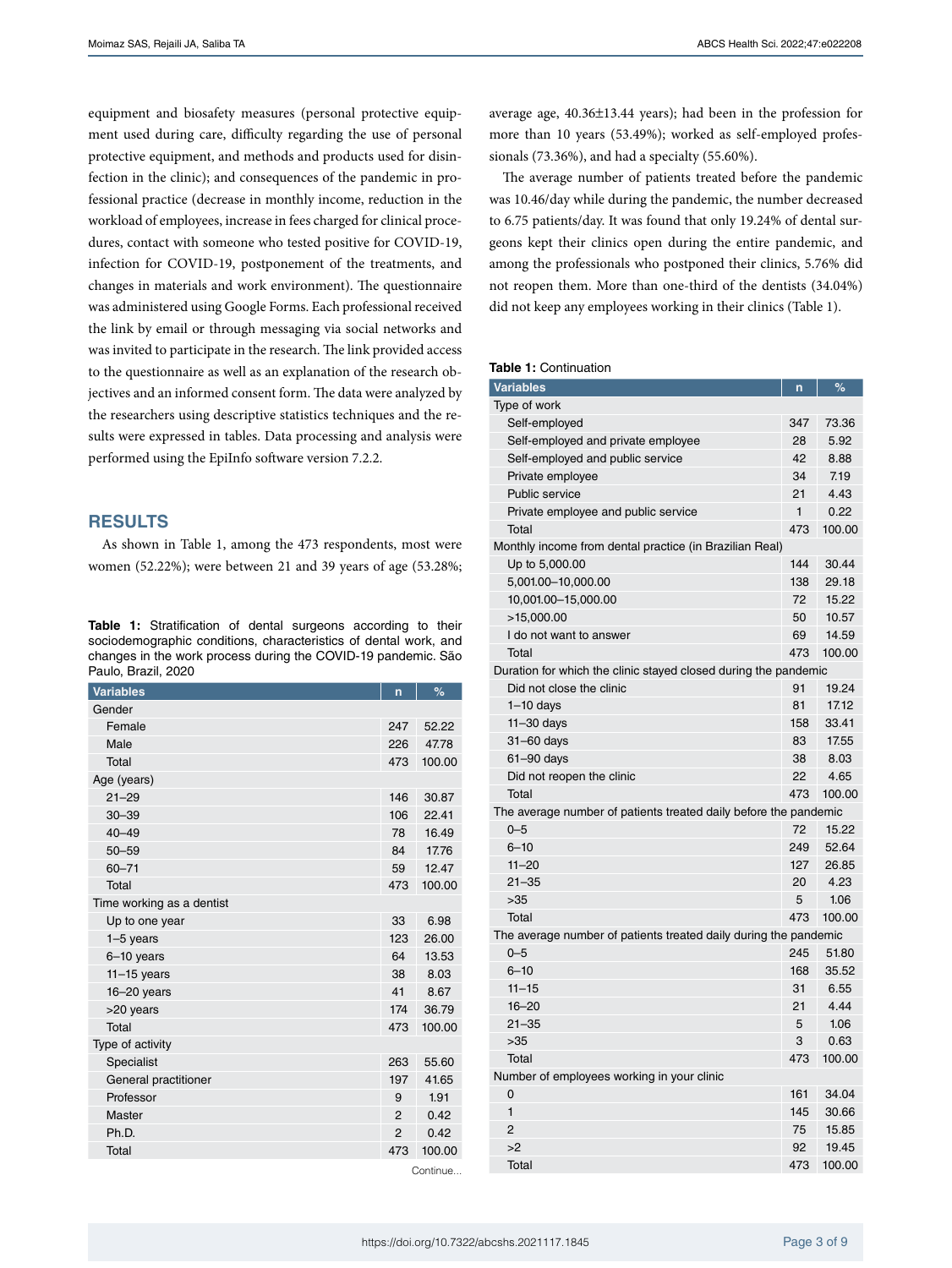It was found that most professionals (90.70%) paid very high or high attention to the COVID-19 pandemic obtained information about the pandemic through news applications (56.26%) and assessed the financial impact of the adoption of PPE and biosafety as high or very high (76.32%) (Table 2).

**Table 2:** Stratification of dental surgeons according to the level of attention, sources of information about the COVID-19 pandemic, personal protective equipment used, financial impact after the adoption of personal protective equipment, and biosafety measures and practices for disinfecting their clinics during the COVID-19 pandemic. São Paulo, Brazil, 2020

| <b>Variables</b>                                                                               | n   | ℅        |
|------------------------------------------------------------------------------------------------|-----|----------|
| Level of attention to the COVID-19 pandemic                                                    |     |          |
| Very high                                                                                      | 196 | 41.44    |
| High                                                                                           | 233 | 49.26    |
| Neutral                                                                                        | 39  | 8.25     |
| Low                                                                                            | 4   | 0.84     |
| Very low                                                                                       | 1   | 0.21     |
| Total                                                                                          | 473 | 100.00   |
| Means by which the professional obtained information about the<br>pandemic*                    |     |          |
| News app                                                                                       | 266 | 56.24    |
| Television or radio                                                                            | 201 | 42.49    |
| Family members/friends                                                                         | 92  | 19.45    |
| Websites                                                                                       | 208 | 43.97    |
| Short video apps                                                                               | 54  | 11.42    |
| Short Message Service (SMS)                                                                    | 16  | 3.38     |
| Print media (newspaper/magazine/others)                                                        | 126 | 26.64    |
| Personal protective equipment used during care *                                               |     |          |
| N95 or FFP2 mask                                                                               | 405 | 85.62    |
| Overcoat or apron with long sleeves, knitted or<br>elastic cuff                                | 326 | 68.92    |
| Plastic apron                                                                                  | 70  | 14.8     |
| Protective safety goggles                                                                      | 381 | 80.55    |
| Face shield                                                                                    | 414 | 87.53    |
| Disposable cap                                                                                 | 431 | 91.12    |
| Closed footwear                                                                                | 376 | 79.49    |
| Others (protective equipment for shoes, triple<br>mask, or fabric coat)                        | 55  | 11.63    |
| Financial impact after the adoption of personal protective equipment<br>and biosafety measures |     |          |
| Very high                                                                                      | 155 | 32.77    |
| High                                                                                           | 206 | 43.55    |
| Average                                                                                        | 98  | 20.72    |
| Low                                                                                            | 6   | 1.27     |
| None                                                                                           | 8   | 1.69     |
| Total                                                                                          | 473 | 100.00   |
| Difficulty regarding the use of personal protective equipment                                  |     |          |
| Yes                                                                                            | 144 | 30.44    |
| <b>No</b>                                                                                      | 329 | 69.56    |
| Total                                                                                          | 473 | 100      |
| Performed concurrent disinfection in the clinic                                                |     |          |
| Yes                                                                                            | 465 | 98.31    |
| <b>No</b>                                                                                      | 8   | 1.69     |
| Total                                                                                          | 473 | 100      |
|                                                                                                |     | Continue |

Among the PPE used by dentists, the most commonly cited were the disposable cap (91.12%) and face shield (87.53%). No PPE was mentioned by all respondents. Difficulty with the use of PPE was reported by approximately one-third of dental surgeons (30.44%) (Table 2). Most professionals performed concurrent (98.31%), terminal (96.61%), and immediate disinfection (94.71%). Isopropyl alcohol 70% was the most commonly used disinfecting product (86.68%) while the ultraviolet germicidal lamp was used by 16.91% of the professionals.

As described in Table 3, the monthly income of most dentists (78.01%) decreased during the pandemic, with the dental practice being their only source of income (70.61%). Around 53.07% of dentists were without an assistant or technician in oral health, while 47.36% had to reduce the workload of their employees. It was found that most professionals (68.07%) felt safe and prepared to practice their profession during the COVID-19 pandemic. While 90.48% had modified their work process due to the disease, most did not increase the fees charged for clinical procedures (75.69%).

Of the total respondents, only 3.59% reported contracting COVID-19 while 40.59% had a patient with a positive diagnosis of COVID-19. When asked about attendance in case a patient without suspected COVID-19 came to the office for elective treatment, 288 (60.89%) of the dental surgeons replied that they would not postpone the treatment. However, if it was a patient with suspected COVID-19, 265 (53.03%) dental surgeons would postpone treatment even though it was urgent (Table 3).

It was found that most dental surgeons asked the patient to brush their teeth and/or rinse with antiseptic before the start of treatment (75.90%) and maintained a ventilated environment

#### **Table 2:** Continuation

| <b>Variables</b>                                                                                               | n   | %      |  |  |  |
|----------------------------------------------------------------------------------------------------------------|-----|--------|--|--|--|
| Performed immediate disinfection in the clinic                                                                 |     |        |  |  |  |
| Yes                                                                                                            | 448 | 94.71  |  |  |  |
| <b>No</b>                                                                                                      | 25  | 5.29   |  |  |  |
| Total                                                                                                          | 473 | 100    |  |  |  |
| Performed terminal disinfection in the clinic                                                                  |     |        |  |  |  |
| Yes                                                                                                            | 457 | 96.62  |  |  |  |
| <b>No</b>                                                                                                      | 16  | 3.38   |  |  |  |
| Total                                                                                                          | 473 | 100    |  |  |  |
| Products used for disinfecting the clinic*                                                                     |     |        |  |  |  |
| Sodium hypochlorite 0.1%                                                                                       | 180 | 38.05  |  |  |  |
| Hydrogen peroxide 0.5%                                                                                         | 64  | 13.53  |  |  |  |
| Isopropyl alcohol 70%                                                                                          | 410 | 86.68  |  |  |  |
| Disinfectant standardized by the health service                                                                | 141 | 29.81  |  |  |  |
| Others (quaternary ammonium, chlorhexidine, etc.)                                                              | 33  | 6.98   |  |  |  |
| Performed microbial decontamination of furniture, equipment, and<br>floors with an ultraviolet germicidal lamp |     |        |  |  |  |
| Yes                                                                                                            | 80  | 16.91  |  |  |  |
| <b>No</b>                                                                                                      | 393 | 83.09  |  |  |  |
| Total                                                                                                          | 473 | 100.00 |  |  |  |

\*It was possible to answer more than one option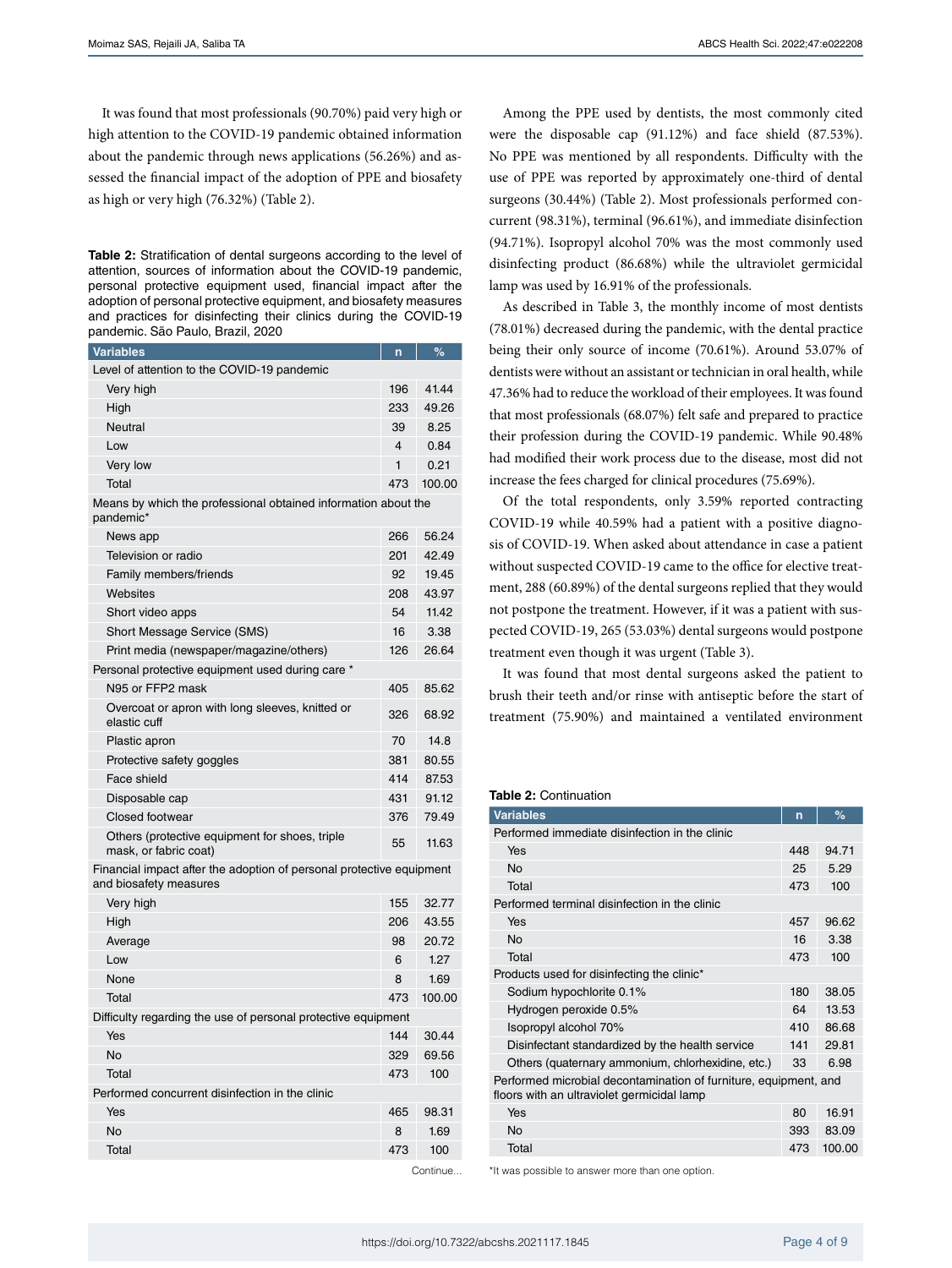**Table 3:** Stratification of dental surgeons according to their answers regarding the consequences of the COVID-19 pandemic in professional practice, use of personal protective equipment, financial and health. São Paulo, Brazil, 2020

| Variables*                                                                                                | <b>Yes</b>   |       | <b>No</b>    |       |
|-----------------------------------------------------------------------------------------------------------|--------------|-------|--------------|-------|
|                                                                                                           | $\mathsf{n}$ | %     | $\mathsf{n}$ | $\%$  |
| Monthly income decreased during the pandemic period                                                       | 369          | 78.01 | 104          | 21.99 |
| Has other financial income besides dentistry                                                              | 139          | 29.39 | 334          | 70.61 |
| Attends with an assistant or technician in oral health                                                    | 222          | 46.93 | 251          | 53.07 |
| Had to reduce the workload of employees during the pandemic period                                        | 224          | 47.36 | 249          | 52.64 |
| Had to lay off employees during the pandemic period                                                       | 60           | 12.68 | 413          | 87.32 |
| Felt safe and prepared to respond during the pandemic                                                     | 322          | 68.08 | 151          | 31.92 |
| Changed the work process due to the pandemic                                                              | 428          | 90.49 | 45           | 9.51  |
| Increased fees charged for clinical procedures because of measures taken during the pandemic period       | 115          | 24.31 | 358          | 75.69 |
| Was or is in contact with someone who tested positive for COVID-19                                        | 175          | 37.00 | 298          | 63.00 |
| Contracted COVID-19                                                                                       | 17           | 3.59  | 456          | 96.41 |
| Had a case of COVID-19 in the family                                                                      | 109          | 23.04 | 364          | 76.96 |
| Had a patient with a positive diagnosis for COVID-19                                                      | 192          | 40.59 | 281          | 59.41 |
| Postponed treatment if the patient came without suspicion of COVID-19 for elective treatment              | 185          | 39.11 | 288          | 60.89 |
| Postponed treatment if the patient came without suspicion of COVID-19 for urgent/emergency treatment      | 74           | 15.64 | 399          | 84.36 |
| Postponed treatment if the patient came with suspected COVID-19 for elective treatment                    | 446          | 94.29 | 27           | 5.71  |
| Postponed treatment if the patient came with suspected COVID-19 for urgent/emergency treatment            | 265          | 53.03 | 208          | 46.97 |
| Checked the patients' temperature                                                                         | 214          | 45.24 | 259          | 54.76 |
| Asked the patient to clean the mouth by brushing or rinsing with antiseptic before starting the treatment | 359          | 75.90 | 114          | 24.10 |
| Used non-surgical procedure gloves when in contact with the patients suspected or diagnosed with COVID-19 | 400          | 84.57 | 73           | 15.43 |
| Used high-speed handpiece                                                                                 | 428          | 90.49 | 45           | 9.51  |
| Used rubber dam whenever the procedure allowed                                                            | 225          | 47.57 | 248          | 52.43 |
| Used high-powered suction device                                                                          | 348          | 73.57 | 125          | 26.43 |
| Kept the environment ventilated with the windows open during the service                                  | 338          | 71.46 | 135          | 28.54 |

\*473 dental surgeons answered all the questions.

with windows open during the service (71.46%). However, recording the patients' body temperature was not routine for 259 (54.76%) professionals. Although most respondents used a highspeed handpiece (90.49%) and a high-powered suction device (73.57%), less than half used a rubber dam (47.57%) when the procedure was allowed (Table 3).

## **DISCUSSION**

Dentists reported behavior of adherence to the use of PPE and attributed very high or high levels of precaution about COVID-19, however, these professionals are facing a series of adversities, which include the increase in operating costs, changes in the care process. work decreased patient care and reduced monthly income during the pandemic. This highlights the vulnerability of health professionals during the pandemic, especially those who make up the front line in providing health care to the population. In the dental field, health institutions and authorities such as the National Health Surveillance Agency of the Ministry of Health of Brazil and the Brazilian Federal Council of Dentistry (CFO), follow the measures and protocols of international organizations and have proposed regulations and recommendations for dental clinical practice in times of pandemic<sup>12,13</sup>.

In the present study, which investigated the behaviors of dentists and adversities experienced by them about the COVID-19 pandemic, it was noted that in addition to the decrease in the number of treated patients, dental professionals suffered great financial losses because of the need to adapt to the measures of biosafety and the institutional changes in the work process, both of which contributed to the reduction in professional fees. These findings agree with data from a national survey carried out with 3.122 dentists from all Brazilian states, which showed that 84% of professionals considered the impact of the COVID-19 pandemic on clinical routine as high/very high, involving several changes in infrastructure the clinic, use of personal protective equipment, reduction of patients seen weekly, and increased operating costs<sup>14</sup>.

Additionally, many professionals were found to have closed the clinic during some period of the pandemic and had to reduce the workload of their employees or even dismiss them from their duties. Similar findings were reported in a study conducted with dentists who graduated from Columbia University College of Dental Medicine, which found that 51.80% of professionals expressed fear of permanent closure, 70.92% had dismissed at least one staff member, and 79.43% requested a financial loan for small business administration<sup>15</sup>.

Taken together, these findings reveal the severe impact of the disease on the practice of dentistry and all professionals involved in the work process. These data are corroborated by a study that analyzed the financial restrictions faced by dentists worldwide and the possible strategies to overcome these difficulties; it was found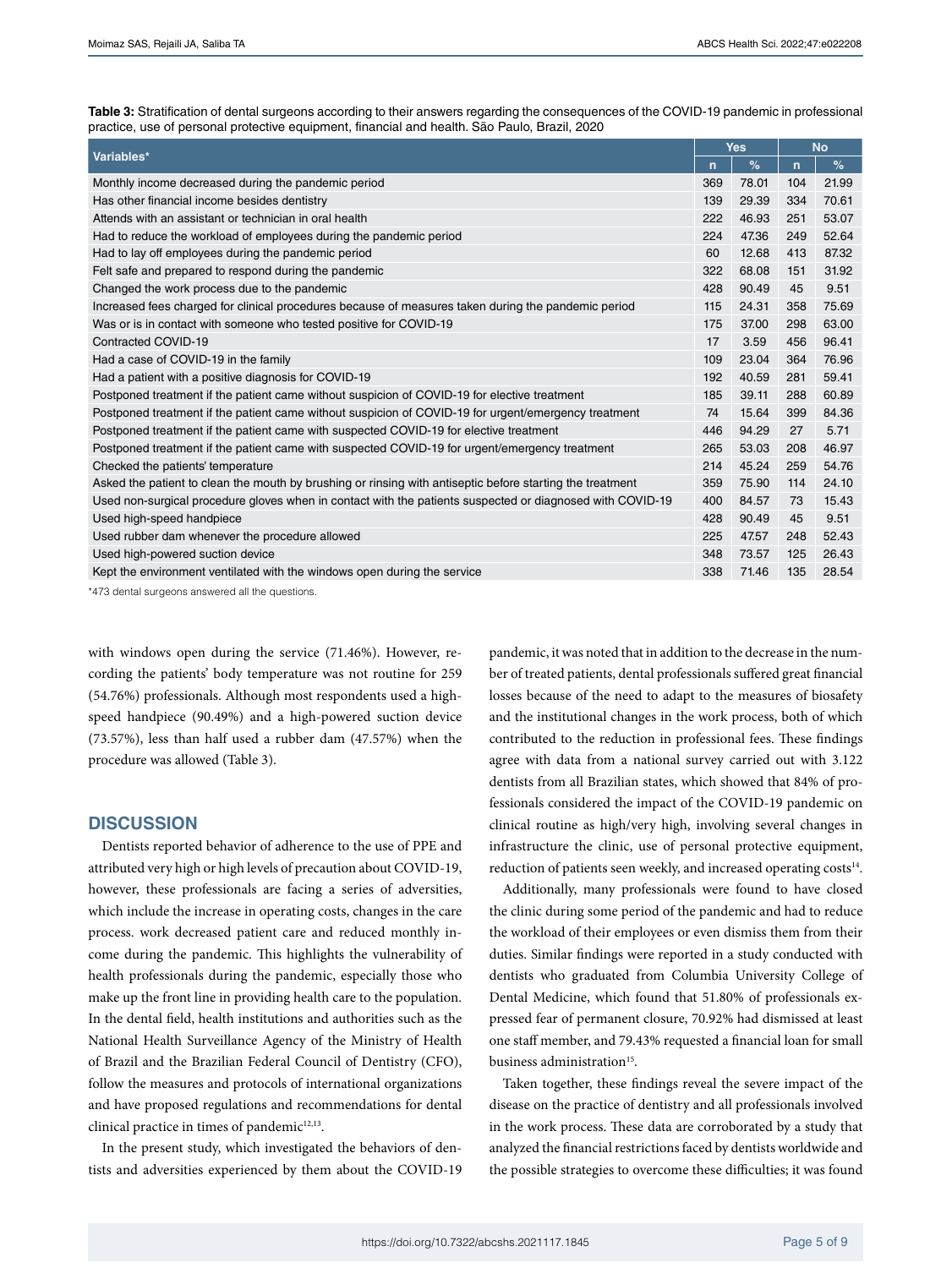that limiting dental practice to the provision of emergency treatments is important to reduce the dissemination of COVID-19. However, doing so has resulted in huge financial losses by dental care providers worldwide. Thus, government assistance to provide dental professionals with financial aid or loans is important so that the dental industry does not collapse<sup>16-18</sup>. Developed countries are adopting these measures and more countries should also consider implementing them<sup>19</sup>.

In addition to financial loss, attention should be paid to the impact of changes in the work process on the mental health of dental professionals during the COVID-19 pandemic. In this study, it was found that most dentists paid a high or very high level of attention to the pandemic by updating themselves constantly through various means of communication. These results are consistent with the findings of studies conducted among dentists in the United Kingdom and Turkey, which demonstrated a high prevalence of symptoms related to stress and anxiety<sup>20,21</sup>. It was also observed that professionals who worked independently had more symptoms compared to those working in the public sector, and this may be because public officials are more financially stable during the pandemic<sup>20</sup>. It is possible to suggest that this situation of financial instability and austerity generated by the COVID-19 pandemic may have important consequences in the dental care scenario, with a decrease in job vacancies for employees in private dental clinics, an increase in the fees of provision of dental services, decreased access of the population to private dental services and consequent increase in demand for public services.

Regarding the conduct of dental consults during the pandemic, the American Dental Association, the Brazilian Association of Intensive Care Medicine, and the Brazilian CFO recommend the postponement of elective treatments in patients without suspected COVID-19, while dental care is recommended in cases of urgent and emergency treatments in patients with suspected or confirmed COVID-1913,22,23. In the present study, it was noted that in the two aforementioned situations, most professionals did not follow the guidelines. This suggests that dental professionals are at risk of getting infected with COVID-19, especially through consults with asymptomatic patients. This finding highlights the need to implement and reinforce educational and awareness-raising actions on the prevention of COVID-19 aimed at professionals in the dental field, especially considering the current epidemiological scenario, in which Brazil is one of the countries with the highest number of cases of the disease and that the State of São Paulo has the largest number of confirmed cases in the country<sup>7,8</sup>.

In this context, one of the most important methods for minimizing the risk of contamination and reducing the spread of the disease among health professionals is the systematic use of PPE. The importance of PPE was emphasized by the European Center

for Disease Prevention and Control to avoid infection by SARS-CoV-224. Some of the PPEs that should be used for the treatment of patients are a surgical mask or if available, a properly-fitting FFP2 respirator, protective goggles, a face shield, a long-sleeved apron, and gloves $24$ . In the present study, it was found that a considerable proportion of dentists had difficulty with the use of PPE and that none of the PPEs was used by all respondents, highlighting the need to implement awareness-raising strategies and immediate adaptation of PPE use among the professionals. The main difficulties reported were discomfort and impaired visibility with the use of face shields and difficulty breathing with the FFP2 respirator. It is emphasized that every patient should be considered potentially contagious and that there should be no lenience with preventive measures owing to the possibility of consulting asymptomatic patients<sup>24</sup>. Dental professionals face several difficulties regarding the use of PPE during the COVID-19 pandemic, including the management of PPE supplies, the increase in PPE costs, the provision of these materials to all employees of the dental clinics, and the need to adapt to PPE, such as facial protection devices, as well as methods of donning and doffing PPE25-27. This highlights the importance of proper training of professionals in the dental field so that it is possible to carry out their work safely.

Another important aspect to consider about the high risk of COVID-19 infection during dental care is the unique characteristics of the equipment used. When performing dental procedures with a high-speed handpiece, the friction between the tooth and the drill creates excessive heat and without a coolant, the heat can cause damage to the dental tissue and lead to pathological changes in the dental pulp<sup>28</sup>. The liquid released from refrigeration, however, can generate aerosols that when combined with body fluids in the oral cavity, such as blood and saliva, create a biological aerosol. This is commonly contaminated with bacteria, fungi, and viruses, and has the potential to float in the air for a considerable time and be inhaled by professionals and other patients<sup>29</sup>. The use of high-powered suction devices can reduce the formation and range of the contaminating aerosol<sup>30</sup>. In the present study, it was found that most professionals used high-speed handpieces and that, although not in the same proportion, most of them also used high-powered suction devices. Moreover, it was also found that the use of a rubber dam was not common among most dentists. This material provides barrier protection against the primary source of secretions in the oral cavity and if used correctly, may decrease the exposure to pathogens emerging from respiratory secretions<sup>31</sup>.

The human coronaviruses, namely SARS and MERS viruses as well as the endemic human coronaviruses (HCoV), can persist on inanimate surfaces such as metal, glass, and plastic for up to 9 days, but can be effectively inactivated by surface disinfection procedures with ethanol 62%–71%, hydrogen peroxide 0.5%, or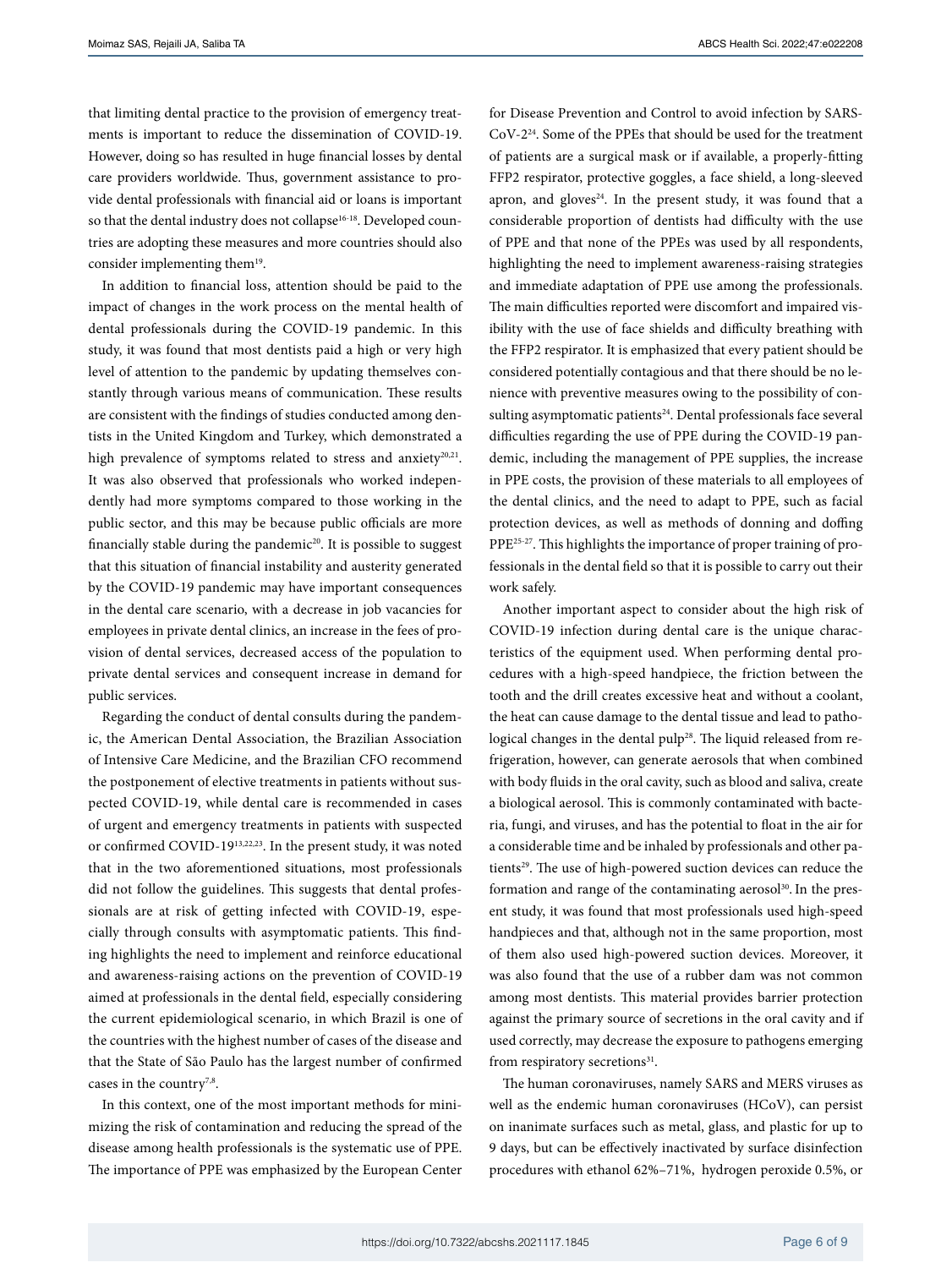sodium hypochlorite 0.1% in 1 min, while other agents, such as 0.05%–0.2% benzalkonium chloride and 0.02% chlorhexidine digluconate, are less effective<sup>32</sup>. In this context, it was found that disinfecting and sanitizing clinic facilities using these solvents were common among the professionals interviewed in the present study. Ultraviolet irradiation has a microbiocidal effect if used with sufficient intensity and exposure time, and can have diverse applications such as air sterilization and sterilization of equipment surfaces as well as food packaging<sup>33</sup>. In this study, the germicidal lamp for decontamination was seldom mentioned, possibly because there has been no study on its effectiveness in the control of infections in the dental environment before the COVID-19 pandemic.

Some recommendations on the management of patients and the clinical environment can contribute to reducing the SARS-CoV-2 infection. The use of a mouth rinse with chlorhexidine, essential oils, and cetylpyridinium chloride before the procedures significantly reduced the number of microorganisms in the dental aerosols. It is recommended to use a pre-procedure mouth rinse containing hydrogen peroxide 1.5% to 3.0% or povidoneiodine 0.5% to 1.5%, which can be effective due to their oxidizing action<sup>34-37</sup>. In this study, it was found that most dentists asked the patients to brush or rinse their mouth with antiseptic before starting the treatment. On the contrary, it was found that recording the patients' body temperature was not a common practice for most professionals, which reveals an important flaw in the process of preventing COVID-19 and causes dentists to be unnecessarily exposed to symptomatic patients. Another important aspect is the maintenance of a properly ventilated clinical environment because studies suggest that environmental ventilation measures and open space can effectively limit the concentration of SARS-CoV-2 RNA in aerosols<sup>38</sup>. In the present study, it was found that most dentists opened their clinic windows, thus promoting a greater circulation of air in the clinical environment. The current epidemiological scenario regarding the COVID-19 pandemic leads to the understanding that living with the disease will remain for a long time, however, the population's dental care cannot be interrupted. Thus, the need for the systematic implementation of preventive measures to contain the infection is evident, including the standardization of an infrastructural model

of the clinical environment that will help to control the transmission of the disease.

The percentage of respondents to the questionnaire can be considered a limitation of this study. The lack of adherence of the professionals selected to answer the electronic questionnaire may be due to the lack of a culture of participation in research of this nature. Health survey-type studies administered through electronic questionnaires have low response rates of approximately 30%39,40. It is also possible to suggest that the percentage of respondents can be influenced by the professionals' forgetfulness, by the workload, which can lead them to prioritize their clinical activity and postpone other activities, such as checking email or answering surveys, or by lack of recognition of the importance of incorporating information and communication technologies into work practices.

The spread of COVID-19 poses a significant challenge for dentists in all countries affected by the disease. Special attention and efforts to protect or reduce the transmission of the virus during dental practice must be applied. For this purpose, professional associations and health institutions should make joint efforts to provide information and guidance to dentists to reduce their risk of contracting COVID-19. It is expected that the findings of this study can contribute to the understanding of the difficulties faced by Brazilian dentists in the exercise of their profession during the COVID-19 pandemic, helping the planning and implementation of public health policies and support for professionals so that they can overcome this critical period that affects all areas involved in providing dental services. Future studies should be carried out to verify the effects of adjustments to biosafety protocols on operating costs, access, and demand for public and private dental services.

### **Conclusion**

The findings of this study show that most dentists have a behavior of adherence to PPE and preparation to serve patients, with very high or high levels of attention to the COVID-19 pandemic. As adversities, it was verified that dentists reported an increase in operating costs, changes in the work process, a decrease in appointments, and a reduction in the monthly income.

# **REFERENCES**

- 1. Meng L, Hua F, Bian Z. Coronavirus Disease 2019 (COVID-19): emerging and future challenges for dental and oral medicine. J Dent Res. 2020;99(5):481-7. <https://doi.org/10.1177/0022034520914246>
- 2. Zhu N, Zhang D, Wang W, Li X, Yang B, Song J, et al. A novel coronavirus from patients with pneumonia in China, 2019. N Engl J Med. 2020;382(8):727-33. <http://doi.org/10.1056/NEJMoa2001017>
- 3. Santos GCA, Mariano SMB, Silva JBNF. COVID-19 and the incidence of neglected tropical diseases: reflections from pandemic times. ABCS Health Sci. 2021;46:e021102. <https://doi.org/10.7322/abcshs.2021009.1732>

4. Paula Júnior W, Ferenandes FA, Andrade MC. The confrontation in the scenario of vaccines, health, and COVID-19. ABCS Health Sci. 2020;45:e020013. <https://doi.org/10.7322/abcshs.45.2020.1655>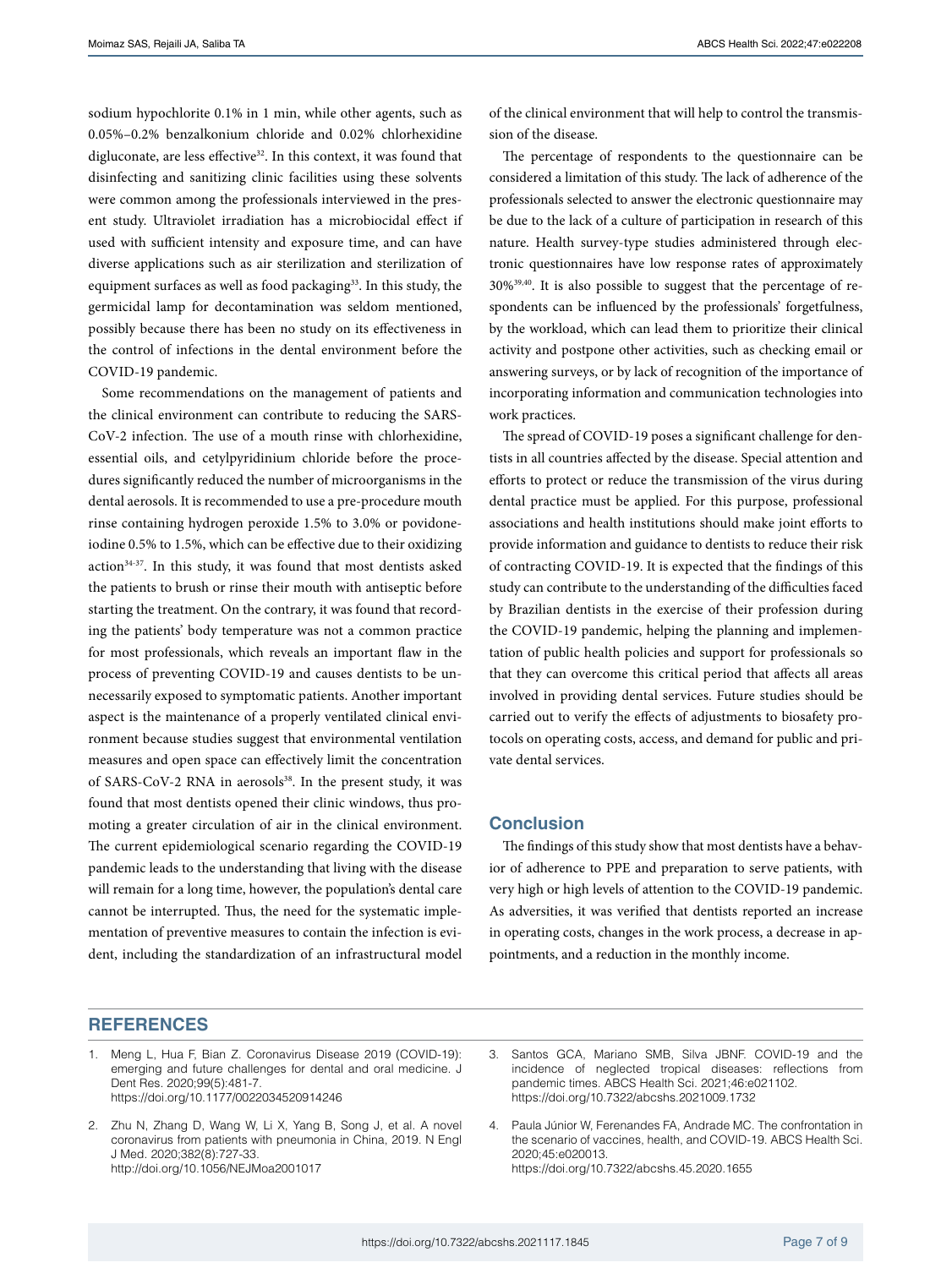- 5. Mattiuzzi C, Lippi G. Which lessons shall we learn from the 2019 novel coronavirus outbreak? Ann Transl Med. 2020;8(3):48. <https://doi.org/10.21037/atm.2020.02.06>
- 6. World Health Organization (WHO). Coronavirus disease 2019 (COVID-19): situation report, 55. Geneva: WHO, 2020.
- 7. World Health Organization (WHO). WHO Coronavirus (COVID-19) Dashboard. Available from: <https://covid19.who.int/>
- 8. Fundação Sistema Estadual de Análise de Dados (SEADE). SP contra o novo coronavirus. Available from: [https://www.seade.gov.](https://www.seade.gov.br/coronavirus/) [br/coronavirus/](https://www.seade.gov.br/coronavirus/)
- 9. Guan W, Ni Z, Hu Y, Liang W, Ou C, He J, et al. Clinical characteristics of coronavirus disease 2019 in China. N Engl J Med. 2020;382:1708-20. <https://doi.org/10.1056/NEJMoa2002032>
- 10. Pereira LJ, Murata RM, Pardi V, Mattos FF. Streamlining the dental care during COVID-19 pandemic: updated clinical recommendations and infection control management framework. Braz Oral Res. 2021;35:e046. <http://dx.doi.org/10.1590/1807-3107bor-2021.vol35.0046>
- 11. Brasil. Ministério da Saúde. Coordenação-Geral de Saúde Bucal do Departamento de Saúde da Família da Secretaria de Atenção Primária à Saúde. Guia de orientações para atenção odontológica no contexto da Covid-19. Brasília: Ministério da Saúde, 2020.
- 12. Brasil. Ministério da Saúde. Agência Nacional de Vigilância Sanitária (ANVISA). Nota Técnica nº 04/2020 GVIMS/GGTES/ANVISA. Orientações para serviços de saúde: medidas de prevenção e controle que devem ser adotadas durante a assistência aos casos suspeitos ou confirmados de infecção pelo novo coronavírus (SARS-CoV-2) – atualizada em 25/02/2021. Brasília: Anvisa, 2021.
- 13. Conselho Federal de Odontologia (CFO). Recomendações para atendimentos odontológicos em tempos de Covid-19. Brasília: CFO, 2020.
- 14. Moraes RR, Correa MB, Queiroz AB, Daneris Â, Lopes JP, Pereira-Cenci T, et al. COVID-19 challenges to dentistry in the new pandemic epicenter: Brazil. PLoS One. 2020;15(11):e0242251. <https://doi.org/10.1371/journal.pone.0242251>
- 15. Cimilluca JJ, Lee KC, Halepas S, Ferguson B. COVID-19 Pandemic and its impact on dentistry: A cross-sectional survey of practicing dentists. J Contemp Dent Pract. 2021;22(5):473-8.
- 16. Farooq I, Ali S. COVID-19 outbreak and its monetary implications for dental practices, hospitals, and healthcare workers. Postgrad Med J. 2020;96(1142):791-92. <https://doi.org/10.1136/postgradmedj-2020-137781>
- 17. Wolf TG, Zeyer O, Campus G. COVID-19 in Switzerland and Liechtenstein: A Cross-Sectional Survey among Dentists' Awareness, Protective Measures and Economic Effects. Int J Environ Res Public Health. 2020;17(23):9051. <https://doi.org/10.3390/ijerph17239051>
- 18. Wu KY, Wu DT, Nguyen TT, Tran SD. COVID-19's impact on private practice and academic dentistry in North America. Oral Dis. 2021;27:684-7. <https://doi.org/10.1111/odi.13444>
- 19. Ali S, Farooq I, Abdelsalam M, AlHumaid J. Current clinical dental practice guidelines and the financial impact of COVID-19 on dental care providers. Eur J Dent. 2020;14(S 01): S140-5. <http://dx.doi.org/10.1055/s-0040-1716307>
- 20. Ranka MS, Ranka SR. Survey of mental health of dentists in the COVID-19 pandemic in the UK. J Int Soc Prev Community Dent. 2021;11(1):104-8. [http://dx.doi.org/10.4103/jispcd.JISPCD\\_401\\_20](http://dx.doi.org/10.4103/jispcd.JISPCD_401_20)
- 21. Gungor AS, Donmez N, Uslu YS. Knowledge, stress levels, and clinical practice modifications of Turkish dentists due to COVID-19: a survey study. Braz Oral Res. 2021;35:e048. <https://doi.org/10.1590/1807-3107bor-2021.vol35.0048>
- 22. American Dental Association (ADA). What constitutes a dental emergency? Available from: [https://success.ada.org/~/media/CPS/](https://success.ada.org/~/media/CPS/Files/Open%20Files/ADA_COVID19_Dental_Emergency_DDS.pdf) [Files/Open%20Files/ADA\\_COVID19\\_Dental\\_Emergency\\_DDS.pdf](https://success.ada.org/~/media/CPS/Files/Open%20Files/ADA_COVID19_Dental_Emergency_DDS.pdf)
- 23. Associação de Medicina Intensiva Brasileira (AMIB). Recomendações AMIB para atendimento odontológico covid-19: Comitê de Odontologia AMIB de Enfrentamento ao Covid-19 e Departamento de Odontologia. Available from: [https://www.](https://www.amib.org.br/fileadmin/user_upload/amib/2020/marco/22/RECOMENDAC__O__ES_ODONTOLOGIA_COVID-19_AMIB_-__2020_pdf__1_.pdf ) [amib.org.br/fileadmin/user\\_upload/amib/2020/marco/22/](https://www.amib.org.br/fileadmin/user_upload/amib/2020/marco/22/RECOMENDAC__O__ES_ODONTOLOGIA_COVID-19_AMIB_-__2020_pdf__1_.pdf ) [RECOMENDAC\\_\\_O\\_\\_ES\\_ODONTOLOGIA\\_COVID-19\\_AMIB\\_-](https://www.amib.org.br/fileadmin/user_upload/amib/2020/marco/22/RECOMENDAC__O__ES_ODONTOLOGIA_COVID-19_AMIB_-__2020_pdf__1_.pdf ) [\\_\\_2020\\_pdf\\_\\_1\\_.pdf](https://www.amib.org.br/fileadmin/user_upload/amib/2020/marco/22/RECOMENDAC__O__ES_ODONTOLOGIA_COVID-19_AMIB_-__2020_pdf__1_.pdf )
- 24. European Centre for Disease Prevention and Control (ECDC). Guidance for wearing and removing personal protective equipment in healthcare settings for the care of patients with suspected or confirmed COVID-19. Available from: [https://www.](https://www.ecdc.europa.eu/en/publications-data/guidance-wearing-and-removing-personal-protective-equipment-healthcare-settings) [ecdc.europa.eu/en/publications-data/guidance-wearing-and](https://www.ecdc.europa.eu/en/publications-data/guidance-wearing-and-removing-personal-protective-equipment-healthcare-settings)[removing-personal-protective-equipment-healthcare-settings](https://www.ecdc.europa.eu/en/publications-data/guidance-wearing-and-removing-personal-protective-equipment-healthcare-settings)
- 25. Banaee S, Claiborne DM, Akpinar-Elci M. Occupational health practices among dental care professionals before and during the COVID-19 pandemic. Work. 2021;68(4):993-1000. <https://doi.org/10.3233/wor-205319>
- 26. Odeh ND, Babkair H, Abu-Hammad S, Borzangy S, Abu-Hammad A, Abu-Hammad O. COVID-19: Present and Future Challenges for Dental Practice. Int J Environ Res Public Health. 2020;17(9):3151. <https://doi.org/10.3390/ijerph17093151>
- 27. Gallagher JE, Johnson I, Verbeek JH, Clarkson JE, Innes N. Relevance and paucity of evidence: a dental perspective on personal protective equipment during the COVID-19 pandemic. Br Dent J. 2020;229(2):121-124. <http://dx.doi.org/10.1038/s41415-020-1843-9>
- 28. Farah RI. Effect of cooling water temperature on the temperature changes in the pulp chamber and at handpiece head during highspeed tooth preparation. Restor Dent Endod. 2018;44(1):e3. <https://doi.org/10.5395/rde.2019.44.e3>
- 29. Jones RM, Brosseau LM. Aerosol transmission of infectious disease. J Occup Environ Med. 2015;57(5):501-8. <https://doi.org/10.1097/JOM.0000000000000448>
- 30. Yang M, Chaghtai A, Melendez M, Hasson H, Whitaker E, Badi M, et al. Mitigating saliva aerosol contamination in a dental school clinic. BMC Oral Health. 2021;21(1):52. <https://doi.org/10.1186/s12903-021-01417-2>
- 31. Al-Amad SH, Awad MA, Edher FM, Shahramian K, Omran TA. The effect of rubber dam on atmospheric bacterial aerosols during restorative dentistry. J Infect Public Health. 2017;10(2):195-200. <https://doi.org/10.1016/j.jiph.2016.04.014>
- 32. Kampf G, Todt D, Pfaender S, Steinmann E. Persistence of coronaviruses on inanimate surfaces and their inactivation with biocidal agents. J Hosp Infect. 2020;104(3):246-51. <https://doi.org/10.1016/j.jhin.2020.01.022>
- 33. Kitagawa H, Nomura T, Nazmul T, Omori K, Shigemoto N, Sakaguchi T, et al. Effectiveness of 222-nm ultraviolet light on disinfecting SARS-CoV-2 surface contamination. Am J Infect Control. 2021;49(3):299-301. <https://doi.org/10.1016/j.ajic.2020.08.022>
- 34. Marui VC, Souto MLS, Rovai ES, Romito GA, Chambrone L, Pannuti CM. Efficacy of preprocedural mouth rinses in the reduction of microorganisms in aerosol: a systematic review. J Am Dent Assoc. 2019;150(12):1015-26.e1. <https://doi.org/10.1016/j.adaj.2019.06.024>